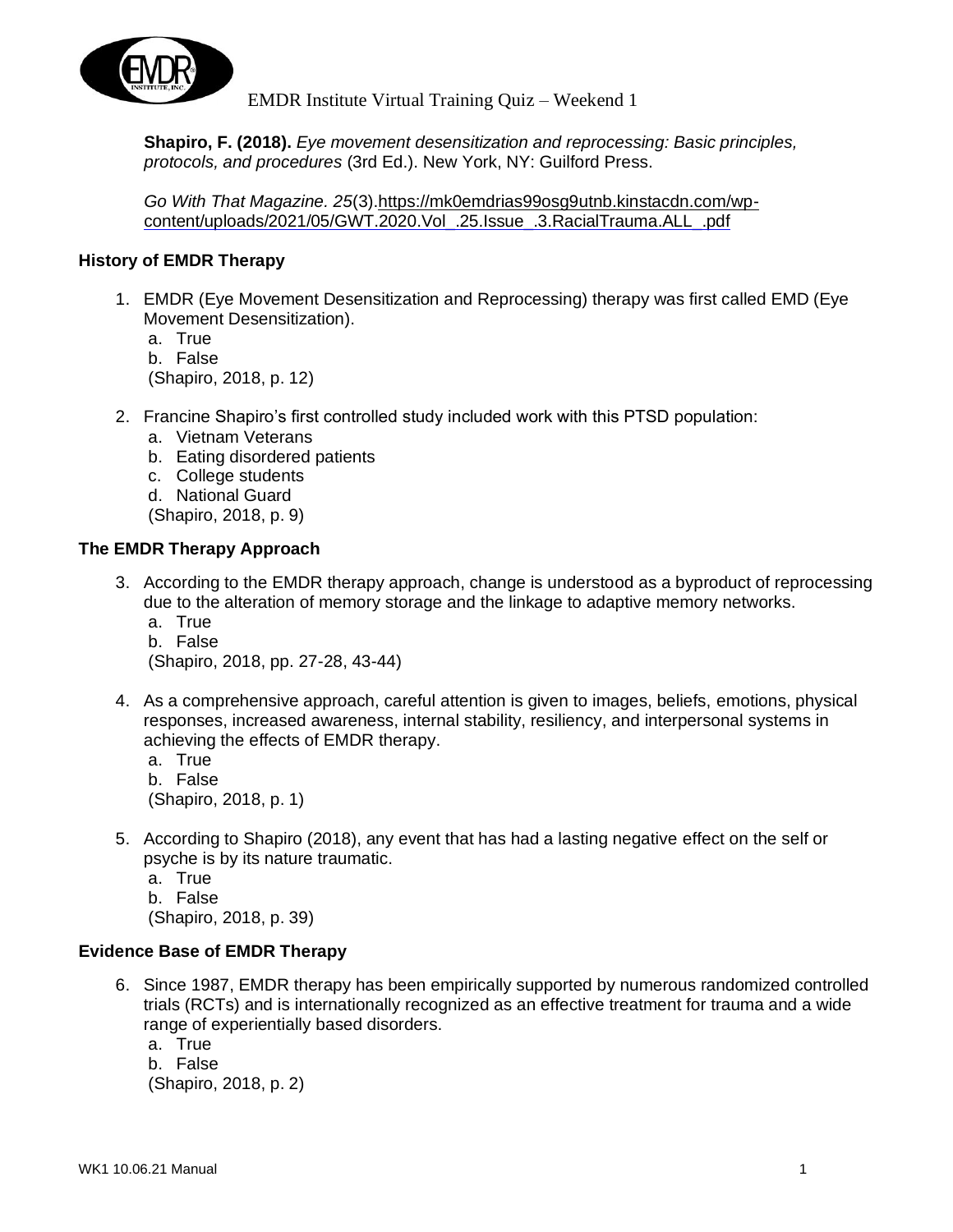

- 7. One way in which standard EMDR therapy protocol differs from Cognitive Behavioral therapy is that the standard EMDR therapy protocol does not necessitate homework.
	- a. True
	- b. False

(Shapiro, 2018, p. 21)

# **Culture**

- 8. According to Archer's article, racial trauma is historical, multigenerational, and reinforced through implicit and explicit forms of discrimination and oppression. In addition to preverbal traumatic events, using EMDR helps to target second-generation traumatic material.
	- a. True
	- b. False

(Go With That Magazine 25(3), 18)

#### **Mechanism of Action Underlying EMDR**

- 9. Which of the Mechanisms of Action has **not** been strongly supported as an explanation for EMDR therapy?
	- a. Taxing Working Memory
	- b. Exposure to High Levels of Distress
	- c. REM Processes
	- d. Orienting Response

(Shapiro, 2018, pp. 27, 51, 366)

- 10. Which of the following is **not** a hypothesis to explain the impact of eye movements on reprocessing are:
	- a. Dual attention taxes the working memory ultimately lowering the disturbance of the memory.
	- b. Bilateral eye movements elicit the orienting response, engaging the parasympathetic nervous and lowering the disturbance.
	- c. The rhythm of eye movements erases memories so that they are forgotten.
	- d. Eye movements stimulate a process similar to REM sleep

(Shapiro, 2018, pp. 373-374)

- 11. Research indicates that EMDR reprocessing frequently leads to somatic de-arousal response associated with eye movement.
	- a. True
	- b. False

(Shapiro, 2018, pp. 27, 51, 366)

#### **Neuro/Trauma**

- 12. Which of the following is **not** a factor in changes in the nervous system associated with psychological trauma that result in a loss of neural homeostasis:
	- a. Cortisol release.
	- b. Relaxation response.
	- c. Fluctuations in neurotransmitters.
	- d. Spikes in adrenaline.

(Shapiro, 2018, p. 27)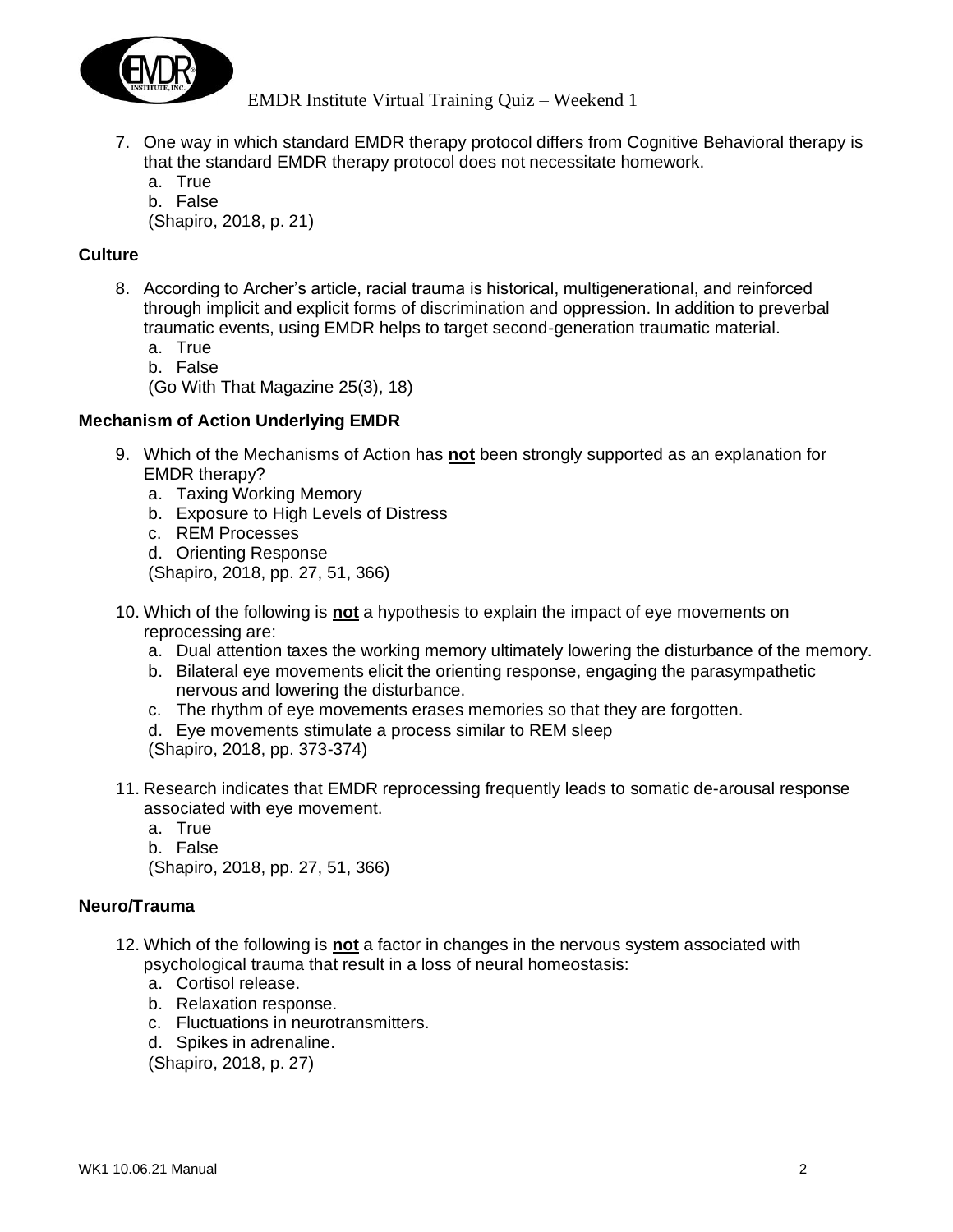

# **Model**

- 13. The AIP model provides a framework for treatment, understanding development of pathology, making associations, coming to a resolution, and guiding future actions.
	- a. True
	- b. False

(Shapiro, 2018, pp. 26-27)

- 14. According to the AIP model, inadequately processed and maladaptively stored memories are the basis of pathology across the clinical spectrum, and processed experiences are the basis of resilience and mental health.
	- a. True

b. False

(Shapiro, 2018, p. 38)

- 15. Which of the following is an important premise of the AIP model?
	- a. A long period of exposure to the memory of a traumatic incident is the best method for healing trauma.
	- b. Consistent client homework in between sessions is the key to therapy efficacy.
	- c. The body has an intrinsic capacity for psychological self-healing.

d. Teaching clients improved responses to stimuli results in improved emotion. (Shapiro, 2018, p. 28)

- 16. The AIP model states that maladaptive personality traits may be:
	- a. The result of unprocessed experience
	- b. Intractable
	- c. Pathological targets
	- d. Difficult to treat

(Shapiro, 2018, p. 38)

- 17. According to Shapiro (2018), when the information processing system is activated, it is:
	- a. Maladaptive
	- b. Always going to result in rapid healing
	- c. Adaptive
	- d. Triggering

(Shapiro, 2018, p. 28)

#### **Memory and Memory Networks**

- 18. In EMDR therapy, the same is the earliest, pivotal, self-defining experience that lays the foundation for the client's presenting problem and is often the first target memory for reprocessing.
	- a. Touchstone memory
	- b. Cluster
	- c. Present day trigger

(Shapiro, 2018, p. 98)

- 19. Adaptive memory networks include positive life experiences as well as negative experiences that have been successfully processed. Adaptive memory networks:
	- a. Do not include the therapeutic relationship.
	- b. Need to be present and accessible for reprocessing to occur
	- c. Are good to identify, but irrelevant for reprocessing memories
	- (Shapiro, 2018, pp. 16, 37, 38, 110).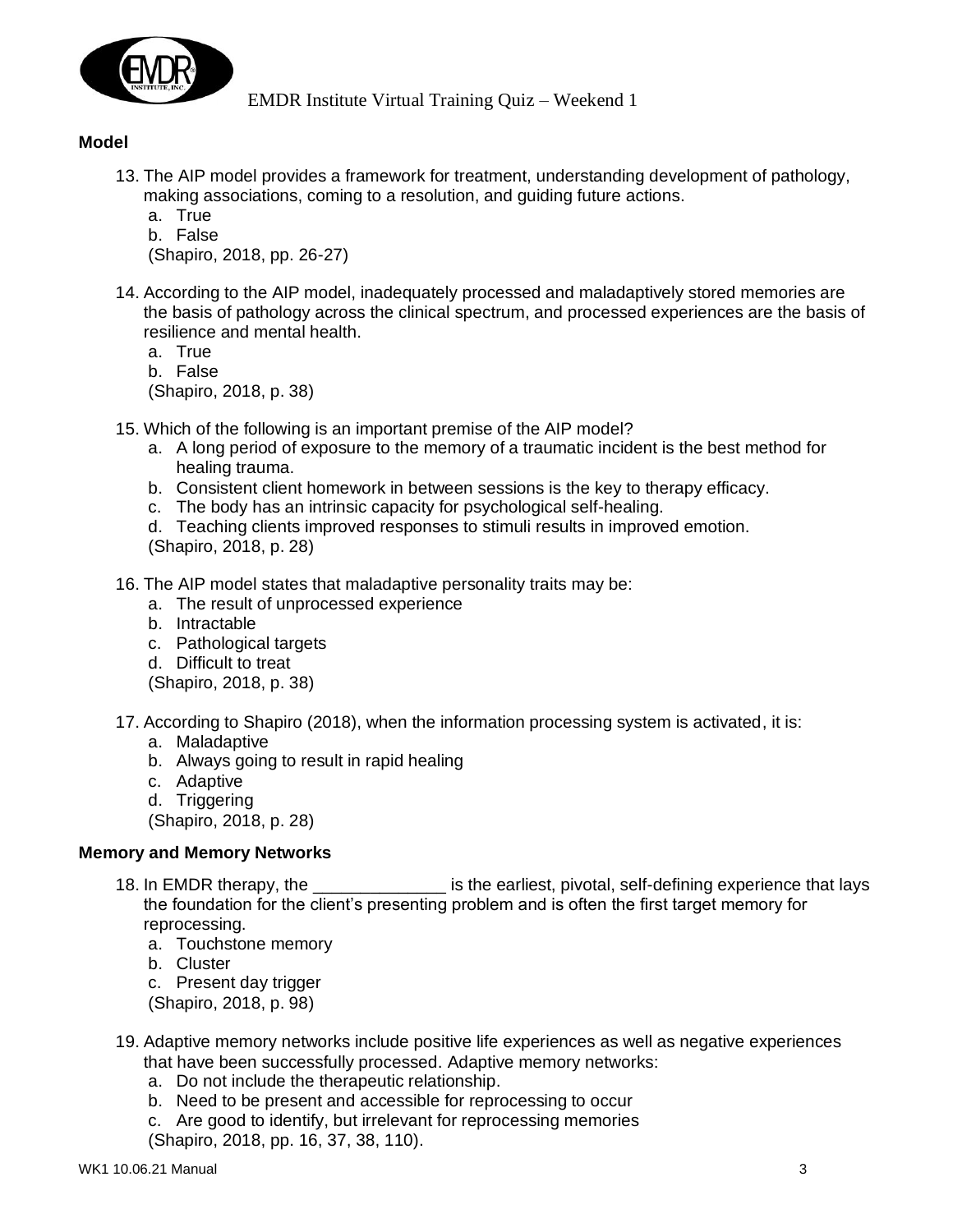

# **Three-Pronged Approach**

- 20. The three-pronged protocol refers to which of the following?
	- a. Fears related to a traumatic event, attachment experiences with primary caregivers, and structural dissociation of the personality
	- b. Identify and reprocess the earlier memories causing the problems, present experiences triggering the disturbance and incorporation of positive templates for the future.
	- c. Sensory experiences related to the trauma, unacted urges and impulses related to the trauma, and emotions related to the trauma.

d. The negative cognition, the positive cognition and the body sensations (Shapiro, 2018, p. 216)

#### **Phase 1: History Taking and Treatment Planning**

- 21. Delineating the client's presenting complaint and its symptoms, initial causes, duration, and additional past occurrences occurs during which Phase?
	- a. Phase 3 Target Assessment
	- b. Phase 2 Preparation and Stabilization
	- c. Phase 4 Reprocessing (Desensitization)
	- d. Phase 1 History Taking and Treatment Planning

(Shapiro, 2018, pp. 98-100)

- 22. According to Archer's article, when identifying adverse or traumatic experiences during historytaking with Black, Indigenous, People of Color (BIPOC) clients:
	- a. It is not important to consider a client's race, as the concept is simply a social construct.
	- b. The issue of race can be set aside since race is actually a 'fake' reality with no real consequences.
	- c. It is especially important to consider how a client might have been racialized into disadvantage, since racism affects one's trauma history.
	- d. Most BIPOC clients will have the same perspective on their experience of inequity and racism.
	- (Go With That Magazine 25(3), 7)
- 23. During Phase 1 **History Taking and Treatment Planning**, the clinician gathers relevant current and historical information, considers the extent of available adaptive memory networks, and:
	- a. Assesses the client's integrative capacity, motivation, and readiness for reprocessing
	- b. Disregards any positive experiences as they are unimportant in EMDR therapy
	- c. Focuses solely on the diagnostic signs and symptoms for target selection (Shapiro, 2018, pp. 85-97)

#### **Client Readiness Criteria**

- 24. Screening for and addressing dissociative disorders is necessary before attempting EMDR reprocessing with clients.
	- a. True
	- b. False (Shapiro, 2018, pp. 96-97)
- 25. According to Shapiro, the Dissociative Experiences Scale (DES-II) should **not** be administered during Phase One as an initial screening for dissociation.
	- a. True
	- b. False

(Shapiro, 2018, p. 96)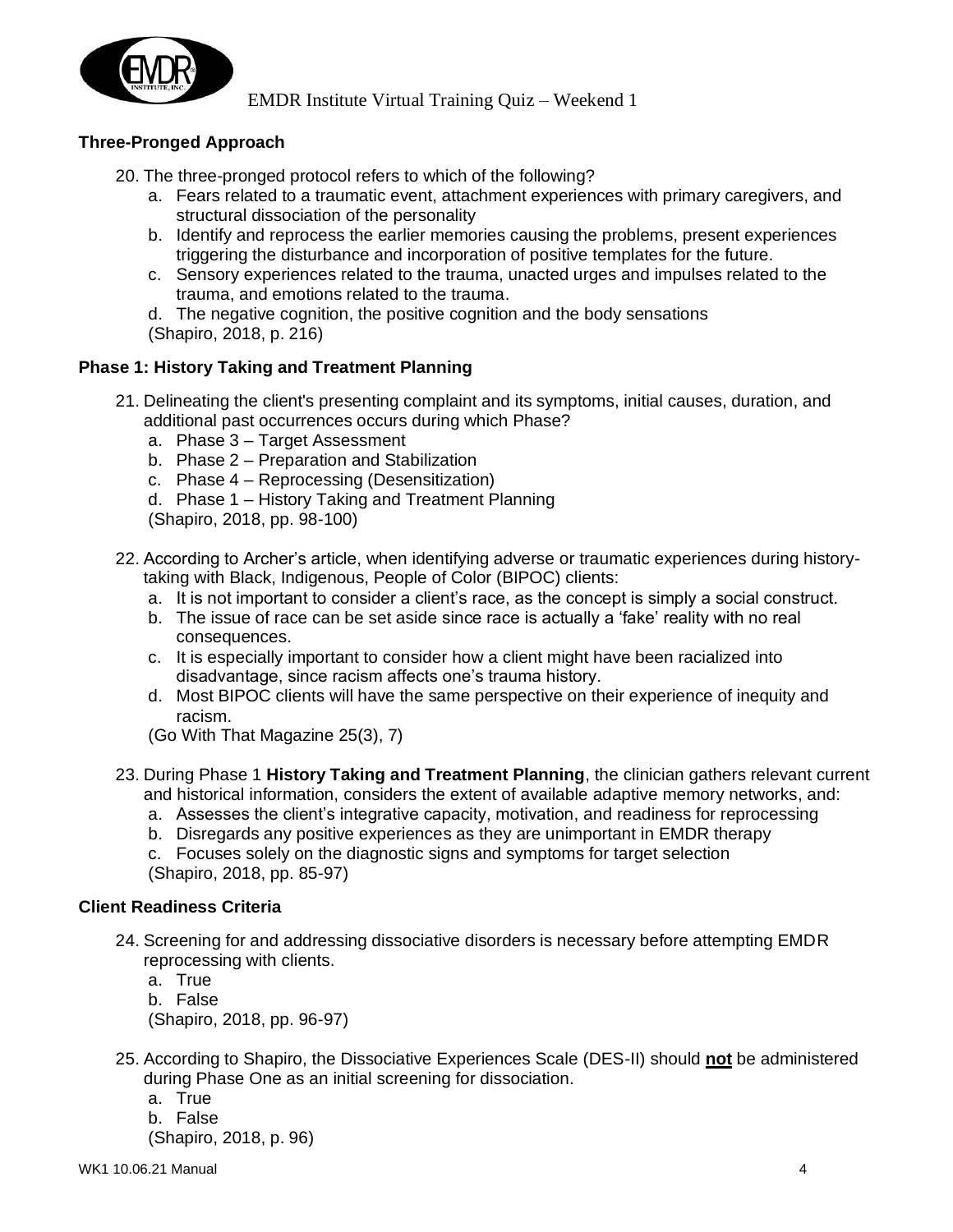

- 26. So far, no medications appear to completely block EMDR reprocessing, although benzodiazepines have been reported to reduce treatment efficacy with some clients.
	- a. True
	- b. False

(Shapiro, 2018, p. 95)

## **Procedures to Identify Memories**

- 27. Direct Questioning, Floatback Technique and Affect Scan are procedures used to accomplish what?
	- a. Identify an appropriate negative cognition associated with the targeted memory
	- b. Identify when the body scan should be completed
	- c. Identify earlier memories associated with the client's current issues so they can be reprocessed

(Shapiro, 2018, p. 216)

# **EMDR Therapy Case Conceptualization & Treatment Plan**

- 28. The EMDR therapy case conceptualization is the overview of the client's presentation, clinical factors and guides EMDR therapy treatment planning.
	- a. True
	- b. False

(Shapiro, 2018, pp. 435-440)

- 29. The EMDR therapy entitled is developed from the case conceptualization and establishes priorities, the concerns to be addressed, and the order of target reprocessing.
	- a. AIP Model
	- b. Treatment Plan
	- c. Future Template

d. Client Readiness Criteria (Shapiro, 2018, pp. 435-440)

30. Memory clusters are:

- a. Determined solely by the clinician based on their conceptualization of the client
- b. Groupings of memories that are similar in some way, such as person-specific, belief-specific or sensation-specific.
- c. Only useful when the client suffers a recent trauma
- (Shapiro, 2018, pp. 99-100)

#### **Phase 2: Preparation and Stabilization**

- 31. During Phase 2 **Preparation and Stabilization** the clinician prepares the client to handle the disturbance that may arise in EMDR reprocessing, and:
	- a. Normalizes all fears about reprocessing before understanding the origin of the fears.
	- b. Establishes a therapeutic alliance and sets treatment expectations

c. Disregards the client's inability to maintain dual awareness during history taking. (Shapiro, 2018, pp. 113-124)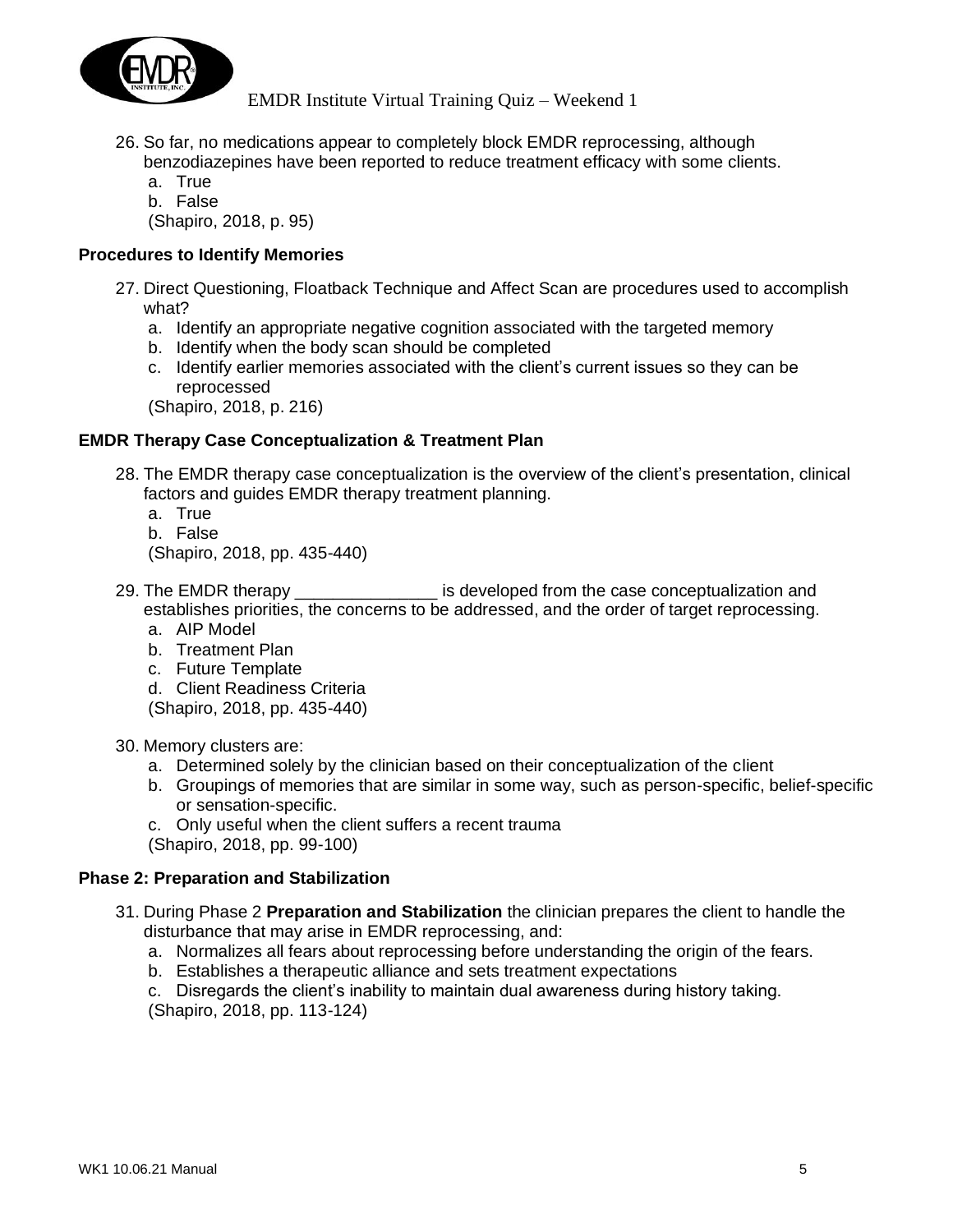

# **Informed Consent**

- 32. In memories that might be a part of a case involving a legal proceeding, which of the following is true?
	- a. The client will forget what happened, thereby making their testimony unusable.
	- b. The client should avoid testifying immediately after an EMDR treatment session.
	- c. Informed consent should be used with all pertinent parties.

d. EMDR should not be attempted until after the legal proceeding is concluded. (Shapiro, 2018, p. 92)

33. According to Shapiro (2018), clinicians should be cognizant:

- a. That false memory syndrome is a well-known widely accepted common occurrence.
- b. That limitations and distortions of memory may exist that could alter the accuracy of any memory that emerges during EMDR reprocessing.
- c. That a light hypnotic trance is necessary and desirable during reprocessing.
- d. That children's memories are historically accurate.

(Shapiro, 2018, p. 301)

- 34. It is essential to inform the client they may experience emotional disturbance during and after EMDR reprocessing sessions.
	- a. True
	- b. False

(Shapiro, 2018, p. 66)

# **Client's Stability**

- 35. Since EMDR reprocessing of disturbing life experiences has been shown to be effective and efficient, it is not necessary for the client to practice self-control procedures or demonstrate the ability to dissipate moderate to high levels of emotional disturbance.
	- a. True
	- b. False

(Shapiro, 2018, pp. 66, 88)

#### **Mechanics**

- 36. During all reprocessing phases (Phases  $4-6$ ), eye movement is the preferred method of BLS and should be executed:
	- a. Seated directly in front of the client so their face can easily be observed
	- b. As fast as the client can tolerate and is customized to their needs
	- c. Slow and only four to eight passes
	- (Shapiro, 2018, pp. 61-62)

# **Safe/Calm State**

- 37. Shapiro (2018) suggests the Safe/Calm place exercise is recommended as part of the Phase Two Preparation and Stabilization before starting reprocessing because:
	- a. Peaceful images do not produce any feelings of anxiety.
	- b. It unlocks and drains a reservoir of negative emotions.
	- c. It reassures clients they have a way to recover emotional stability during any disturbance.
	- d. It allows whatever happens to happen.

(Shapiro, 2018, p. 117)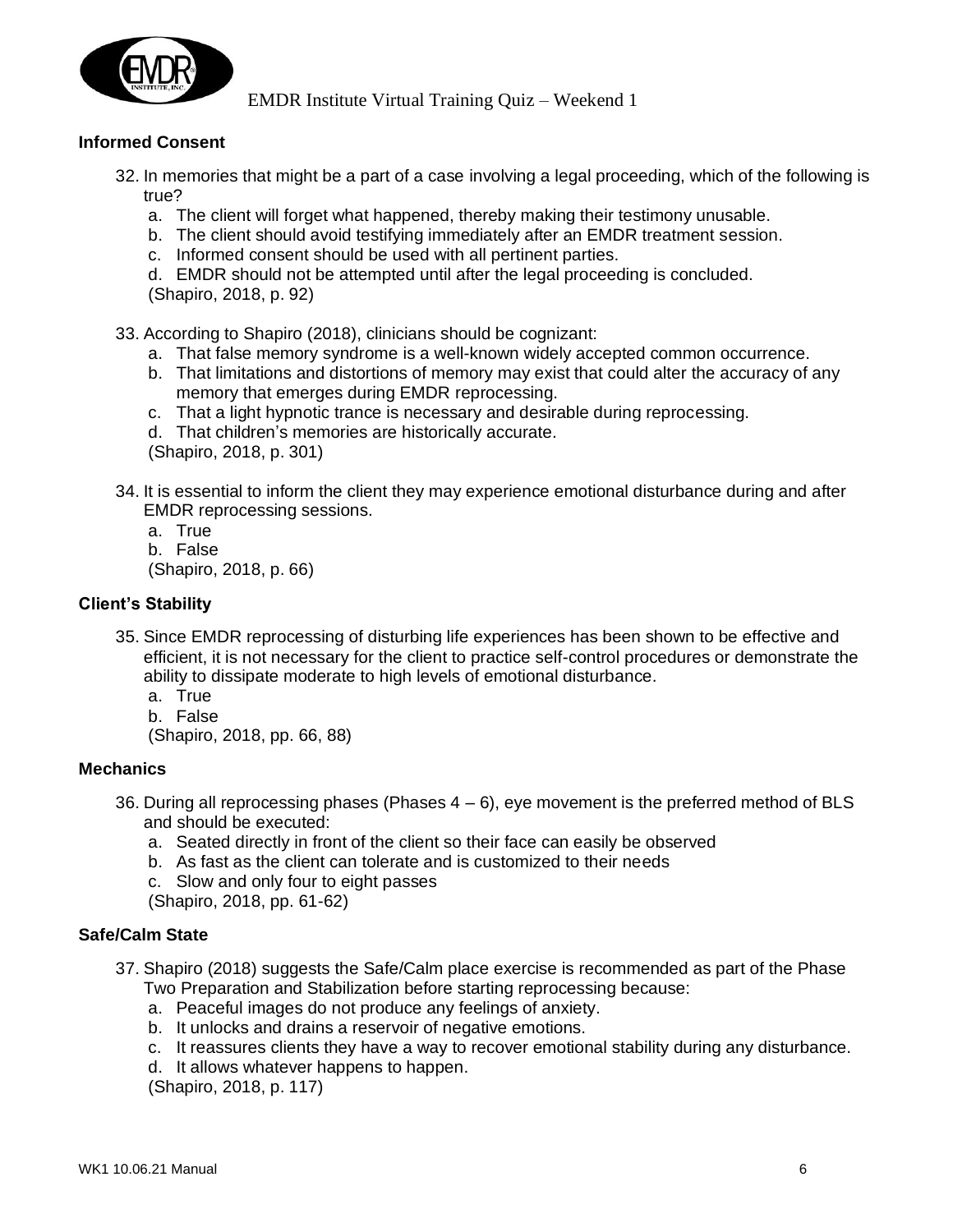

- 38. The Safe/Calm State exercise is recommended before memory reprocessing for the following reasons **except:**
	- a. To assess the client's ability to shift states indicating the availability of adaptive memory networks.
	- b. As a trait change mechanism instead of promoting a temporary state change.
	- c. As a strategy to establish a resourced state of calmness or safety which can be accessed on demand.

(Shapiro, 2018, p. 117)

#### **Cognitions**

- 39. An appropriate negative cognition is a negative self-assessment and represents which of the following.
	- a. How the client felt at the time of the traumatic incident and is an 'I' statement.
	- b. The client's rational belief now in relation to the traumatic incident.

c. The verbalization of stored affect and is not a description of the event. (Shapiro, 2018, p. 55)

- 40. The negative cognition commonly falls into which four categories?
	- a. Responsibility, safety, control and connection
	- b. Mastery, relational, empowering and symbolic
	- c. Vulnerability, Fairness, Guilt, and Choices.
	- (Shapiro, 2018, p. 56)
- 41. An appropriate positive cognition sets the direction for treatment yet feels relatively untrue prior to memory reprocessing and:
	- a. Is wishful or magical thinking on the part of the client.
	- b. Is realistic, positive, self-referencing and incorporates an internal locus of control.
	- c. Is stated as a negation of the negative cognition, such as "I am not unlovable." (Shapiro, 2018, pp. 58)

#### **Phase 3: Target Assessment Phase**

- 42. In Phase 3 **Target Assessment,** the clinician identifies the components of the target memory and establishes a baseline response before reprocessing begins.
	- a. True
	- b. False

(Shapiro, 2018, p. 67)

- 43. When selecting an image during Target Assessment Phase, the clinician should specifically ask:
	- a. "*What picture represents the worst part of the experience now?"*
	- b. *"What picture represents what you think of yourself in your worst moments?"*
	- c. *"What scenery is passing by when you think of the incident?"*
	- d. *"What picture defines yourself in this moment?"*

(Shapiro, 2018, p. 125)

- 44. A Negative Cognition (NC) is a negative self-statement the client believes at least to some extent about themselves now when recalling the disturbing event and picture.
	- a. True
	- b. False

(Shapiro, 2018, p. 125)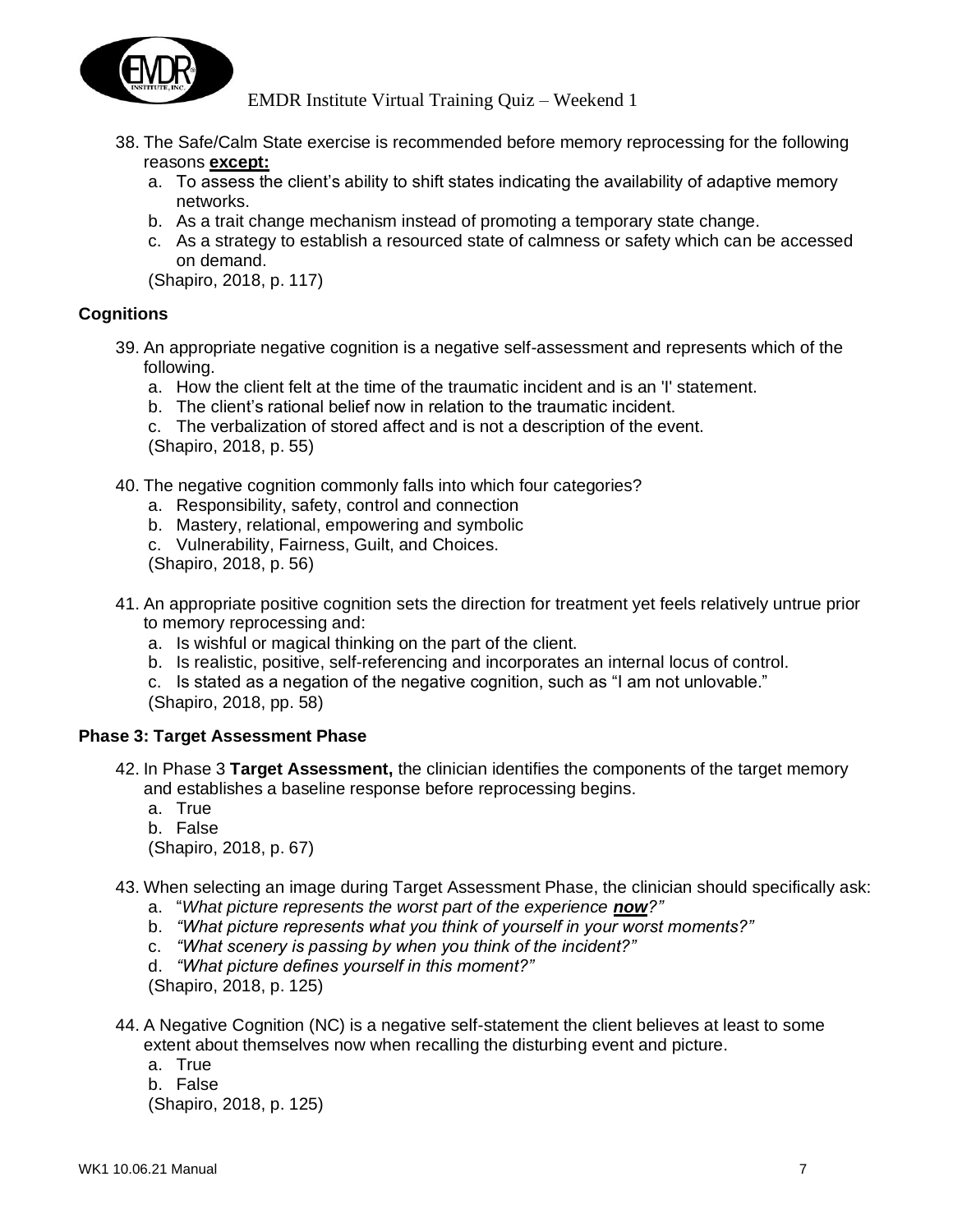

- 45. The baseline measure of how true the client believes the desired positive cognition to be is rated on the scale, and ranges from  $\sim$ 
	- a. Validity of Cognition (VoC);1-10
	- b. Subjective of Disturbance (SUD);0-10
	- c. Validity of Cognition (VoC); 1-7
	- (Shapiro, 2018, p. 129)

46. Naming the *emotion(s)* in the Target Assessment phase is important because:

- a. It identifies the emotion that the client feels as they bring up the experience in present time.
- b. It prevents confusion if they subsequently describe the reprocessing experience by using the SUD scale.
- c. It produces a sense of accomplishment.
- d. It separates the emotion psychologically from the sensation in the body.

(Shapiro, 2018, p. 130)

- 47. During the Target Assessment Phase, which of the following is **not** true when identifying the body sensations?
	- a. The clinician asks the client, "Where do you feel it [the disturbance] in your body?"
	- b. The response of the body to the trauma is an important aspect of treatment
	- c. It is necessary to ask for a description of the body sensation (Shapiro, 2018; p. 131)

#### **Phase 4: Desensitization**

- 48. Which three things should the clinician ask the client to notice when beginning the Phase 4 **Desensitization**?
	- a. The image, the positive cognition and where they feel it in their body.
	- b. The negative cognition, the positive cognition and the emotion.
	- c. The image, the negative cognition and where they feel it in their body.
	- d. The image, the bilateral dual attention stimulation and the emotion.

(Shapiro, 2018, p. 137)

- 49. During the Desensitization Phase after the first set of BLS, it is advisable for the clinician to:
	- a. Remind client of the negative cognition.
	- b. Ask the client to continue to hold the original image in mind.
	- c. Refrain from reminding client of the negative cognition.
	- d. Check the validity of cognition.

(Shapiro, 2018, p. 137)

- 50. During the Desensitization Phase, when continuing to administer sets of BLS, the clinician:
	- a. Reminds the client of their negative cognition.
	- b. Tells the client to hold the original image in their mind.
	- c. Says to the client, "Go with that" or "notice that."
	- (Shapiro, 2018, p.140)
- 51. When a memory appears blocked and the client reports feeling stuck and "mad in their gut," which strategy is best used to identify a feeder memory?
	- a. Floatback technique
	- b. Affect Scan
	- c. Resource Development and Installation

(Shapiro, 2018, pp. 182-183, 445)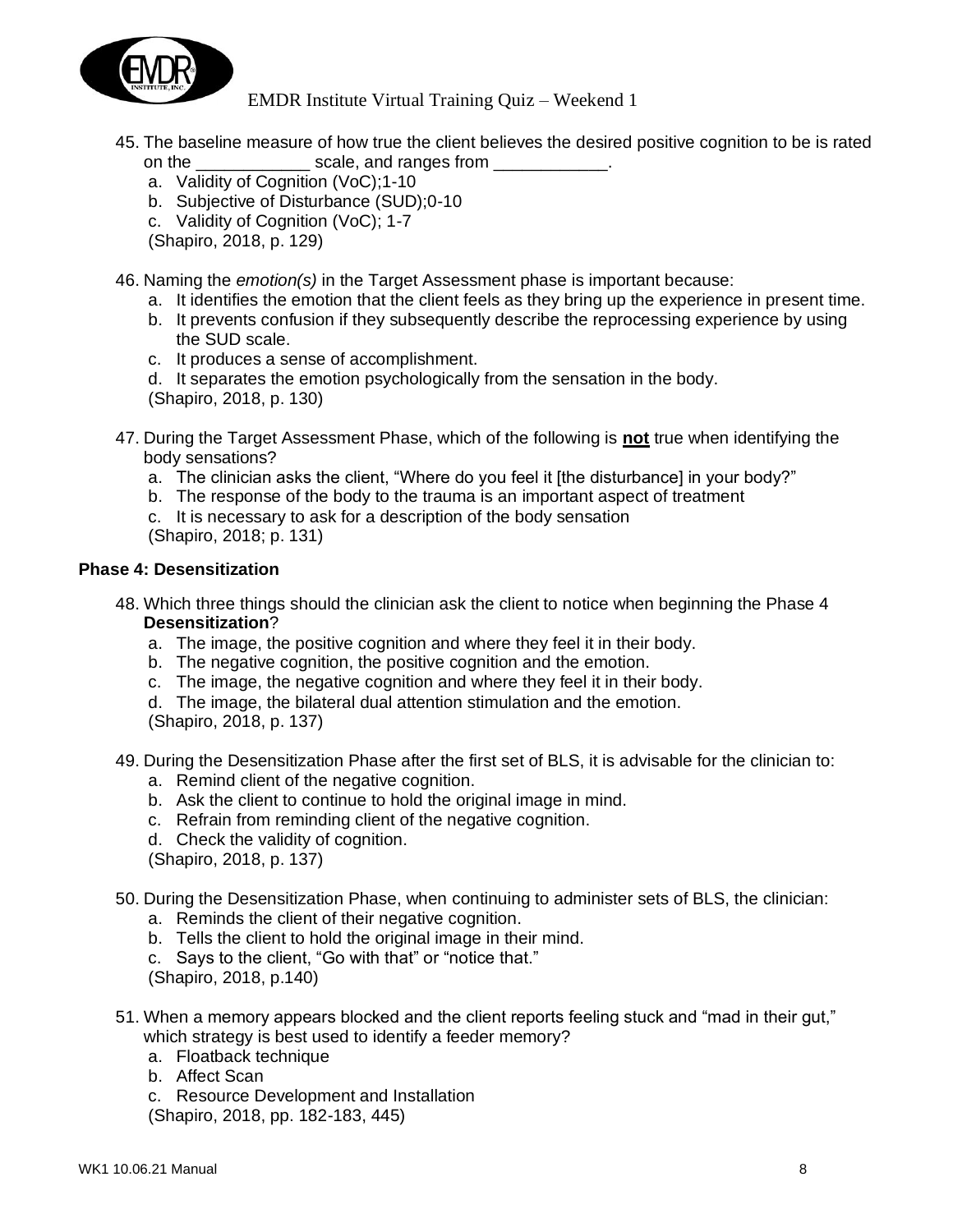

- 52. When reprocessing the initial target memory is unsuccessful, the clinician should consider inquiring about the negative beliefs that are blocking progress.
	- a. True
	- b. False

(Shapiro, 2018, p.183)

- 53. EMDR reprocessing is not causing the client's emotional distress but rather is simply releasing it. The clinician should:
	- a. Become immersed in the client's emotional reactions to demonstrate attunement with the client.
	- b. Pay close attention to the client's nonverbal cues (i.e., facial expression, breathing rate, body language) while maintaining BLS until the emotional state has shifted.
	- c. Discontinue the BLS and immediately take the client to their Safe/Calm State to reduce the level of distress.

(Shapiro, 2018, pp. 165-167)

#### **Phase 5: Installation**

- 54. The circumstances under which the clinician proceeds to the Installation Phase includes all **except**:
	- a. The client reports a SUD level of 3 and states this is the lowest it will go because they are unwilling to let go of their anger.
	- b. The SUD is a 1 and it appears to be ecologically valid.
	- c. The SUD is a 0 and the memory appears resolved.

(Shapiro, 2018, p.151)

55. When beginning Phase 5 **Installation**, the first question the clinician asks is:

- a. *"What do you notice in your body now?"*
- b. "*As you bring up the memory, do the words [*repeat the positive cognition] *still fit, or is there another positive statement that fits even better?"*
- c. "*What do you think about the negative cognition now*?"
- d. "*How are you feeling when you recall the [restate the disturbing event]?"*

(Shapiro, 2018, pp. 151-152)

56. When checking the VOC during the Installation Phase, the clinician asks:

- a. *"When you think about the original picture, what do you think now?"*
- b. *"On a scale of 0 to 10 where 0 is no disturbance or neutral and 10 is the highest disturbance you can imagine, how disturbing does it feel to you now?"*
- c. *"Bring up the memory and those words* [selected positive cognition*]. From 1, completely false, to 7, completely true, how true do they feel now?"*
- d. *"Close your eyes and keep in mind the original memory and the positive cognition. Then bring your attention to the different parts of your body, starting with your head and working downward."*

(Shapiro, 2018, p. 152)

- 57. If the VOC does not progress above a 5 after repeated sets of BLS, the clinician should move on to the next phase, the body scan.
	- a. True
	- b. False

(Shapiro, 2018, p. 153)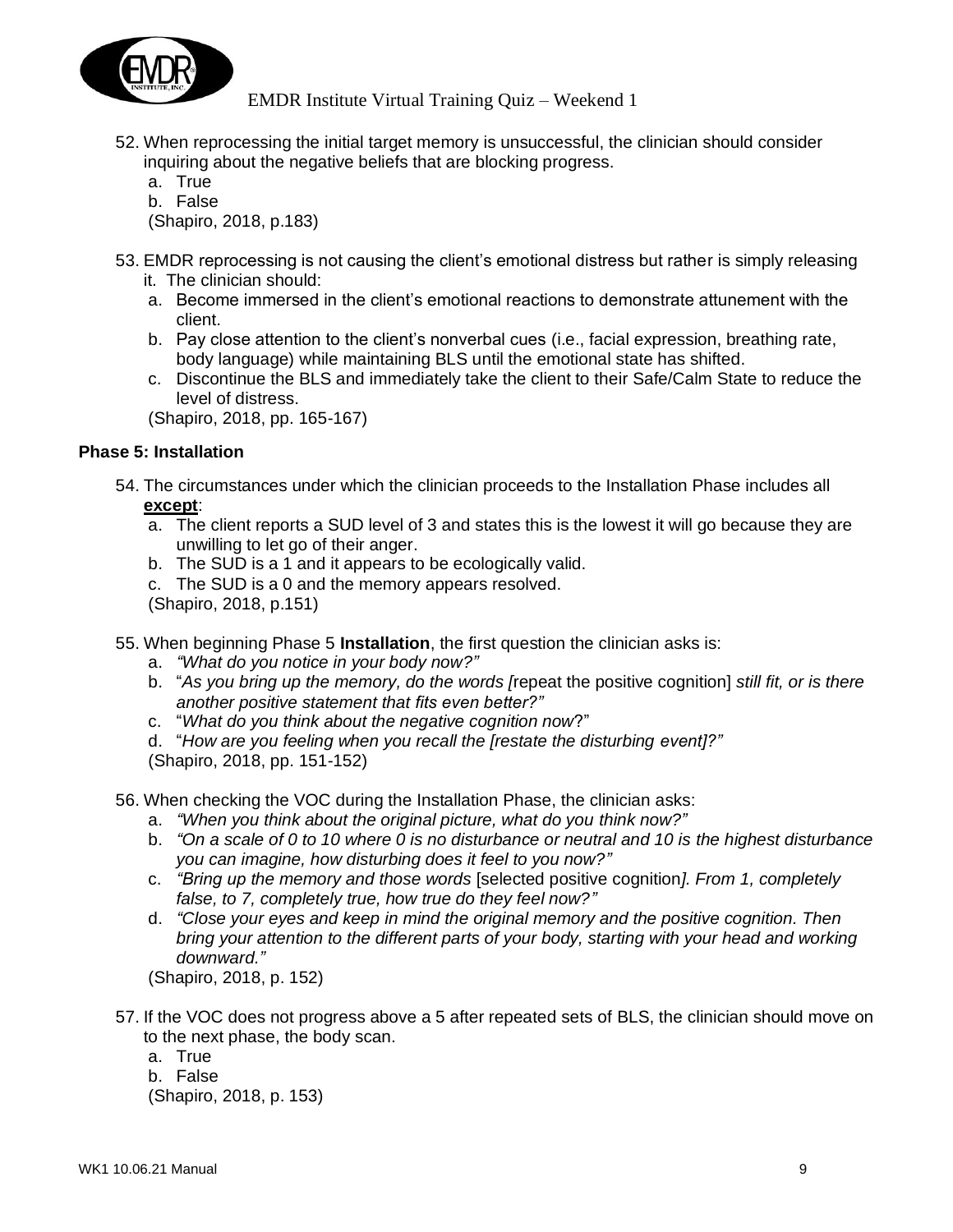

## **Phase 6: Body Scan**

- 58. In Phase 6 **Body Scan** the client is asked to hold in mind which of the following and mentally scan their body for any residual physical sensation?
	- a. The original image and the negative cognition.
	- b. The current emotion and the positive cognition.
	- c. The memory and the positive cognition.
	- (Shapiro, 2018, p. 154)
- 59. Shapiro emphasizes the importance of the body scan and finds which to be true?
	- a. It is more advantageous to complete the body scan with very little time (i.e., 1-2 minutes) left in the session rather than waiting until the next session.
	- b. It is not beneficial to target the physical sensation unless it is linked with the associated negative beliefs.
	- c. Focusing on the body sensations revealed during the body scan may open other channels of association that can be reprocessed to the client's benefit.

(Shapiro, 2018, p. 154)

- 60. When completing the body scan, the client reports some residual sensations in their body. Given sufficient time remains in the session, what is the appropriate response of the clinician?
	- a. Return to the original target.
	- b. Take the client to their Safe/Calm State.
	- c. Resume sets of BLS while the client focuses on the sensations.

(Shapiro, 2018, p. 154)

#### **Phase 7 Closure**

- 61. The purpose of Phase 7 **Closure** includes all **except**:
	- a. To check the SUD level, VOC rating and complete a body scan.
	- b. To bring closure to the memory work and focus on the "here and now."
	- c. To facilitate stability at the end of and between treatment sessions.

(Shapiro, 2018, p. 155-157)

- 62. What specific measurements suggest that the reprocessing of a targeted memory is complete?
	- a. SUDS of 2 or less, VoC of 6 or 7, and a body scan.
	- b. SUDS of 0 or 1, VoC of 0 or 1, and a clear body scan.
	- c. SUDS of 0 or 1, VoC of 6 or 7, and a clear body scan.

(Shapiro, 2018, p. 215)

- 63. During closure of a treatment session, the clinician reminds the client that the processing may continue, and they may notice images, thoughts, emotions, body sensations, memories and/or dreams between sessions.)
	- a. True
	- b. False

(Shapiro, 2018, pp. 78, 157)

- 64. Shapiro describes TICES as including which of the following components?
	- a. Target, image, control, experience, setting
	- b. Trigger, image, cognition, emotion, sensation
	- c. Treatment, intention, confidence, education, success

(Shapiro, 2018, p. 157)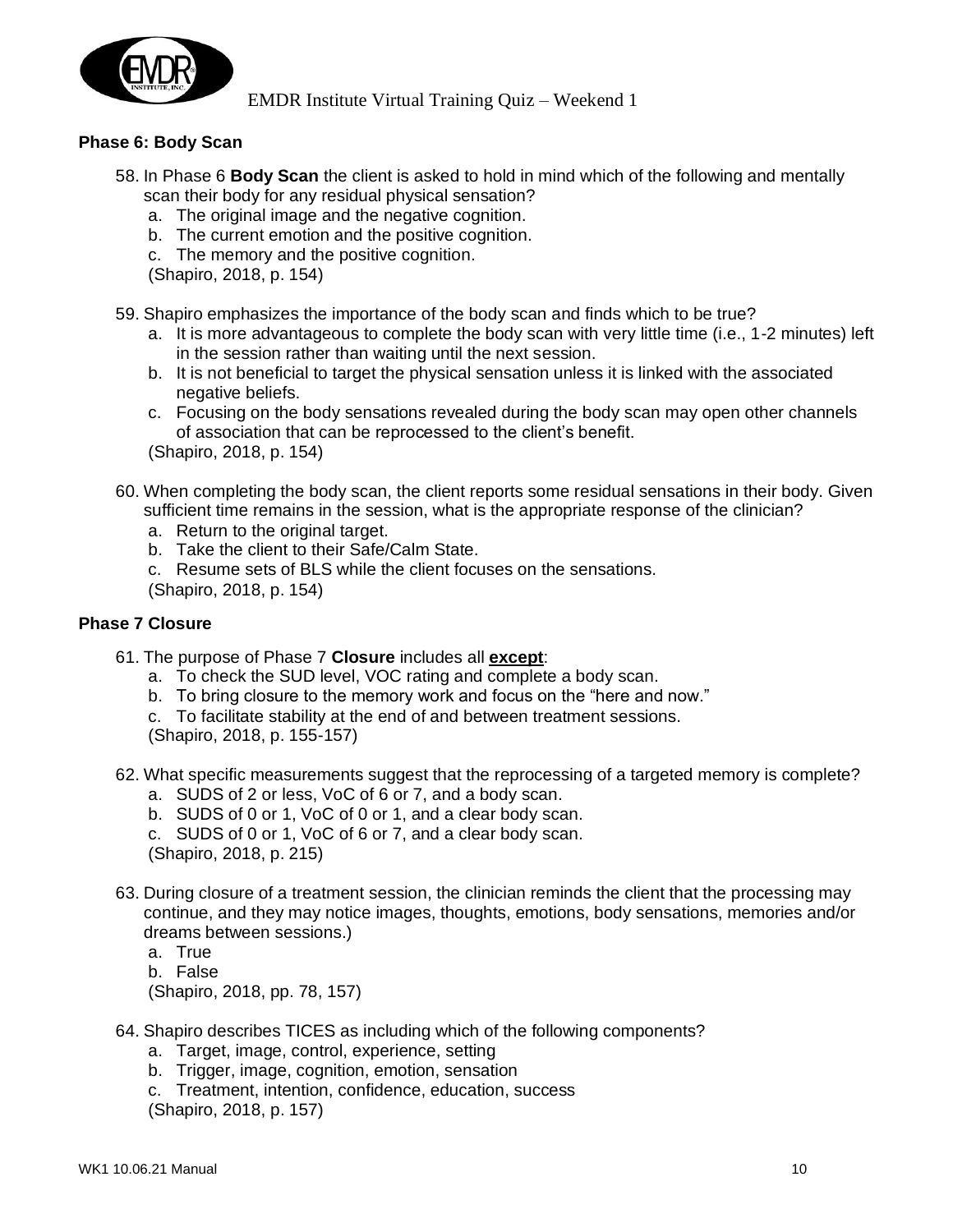

# **Strategies to Facilitate Reprocessing**

- 65. Which of the following is **not** a strategy that clinicians can use to reinforce the client's dual focus of attention and connection to present time:
	- a. Verbal reassurances during the set.
	- b. Purposely changing the direction and speed of the eye movements.
	- c. Make slower movements or cover a shorter range.
	- d. Check the VOC level.

(Shapiro, 2018, p. 168)

66. When the client is exhibiting a strong emotional reaction, the clinician:

- a. Should immediately discontinue sets of BLS and engage in talk therapy until the client feels safe.
- b. Can modify specific components of the memory, such as asking the client to change a vivid image in living color to black and white.

c. Should continue with the set of BLS regardless of the client's signaling they want to stop. (Shapiro, 2018, p. 169-170)

- 67. If the reprocessing remains blocked, the clinician can "jump-start" it by:
	- a. Inviting the client to verbalize any "unspoken words" or scan for other disturbing aspects of the targeted memory, such as visual cues, sounds and/or disturbing dialogue.
	- b. Inviting the client to converse about their experience while the clinician offers their interpretations.
	- c. Inviting the client to consider the present-day triggers and future adaptations for more effective functioning.

(Shapiro, 2018, pp. 173-176)

- 68. Shapiro (2018) states that, when reprocessing is not progressing even after changing the nature or type of bilateral dual attention stimulation, the clinician should:
	- a. Start a different target to see if that will resolve.
	- b. Change the NC and PC in case they were the problem.
	- c. Explore ancillary factors, such as feeder memories, blocking beliefs or secondary gain.
	- d. End the session and switch back to talk therapy.
	- (Shapiro, 2018, p.190)
- 69. Reprocessing of the targeted memory can be blocked by the client's fears of the outcome (i.e., secondary gains) or of the procedure itself (e.g., fear of going crazy).
	- a. True
	- b. False

(Shapiro, 2018, pp.184-185)

#### **Phase 8: Reevaluation**

70. Phase 8 Reevaluation:

- a. Is optional because in many cases the target has already been reprocessed to a SUD of 0 and a VoC of 7.
- b. Is sometimes referred to as Reassessment Phase and should only be used after incomplete sessions.
- c. Is vital and should open each reprocessing session after the first, assessing client's progress and how well previously targeted material has been resolved.
- d. Was added later by Francine Shapiro as the "R" in EMDR.

(Shapiro, 2018, p. 191)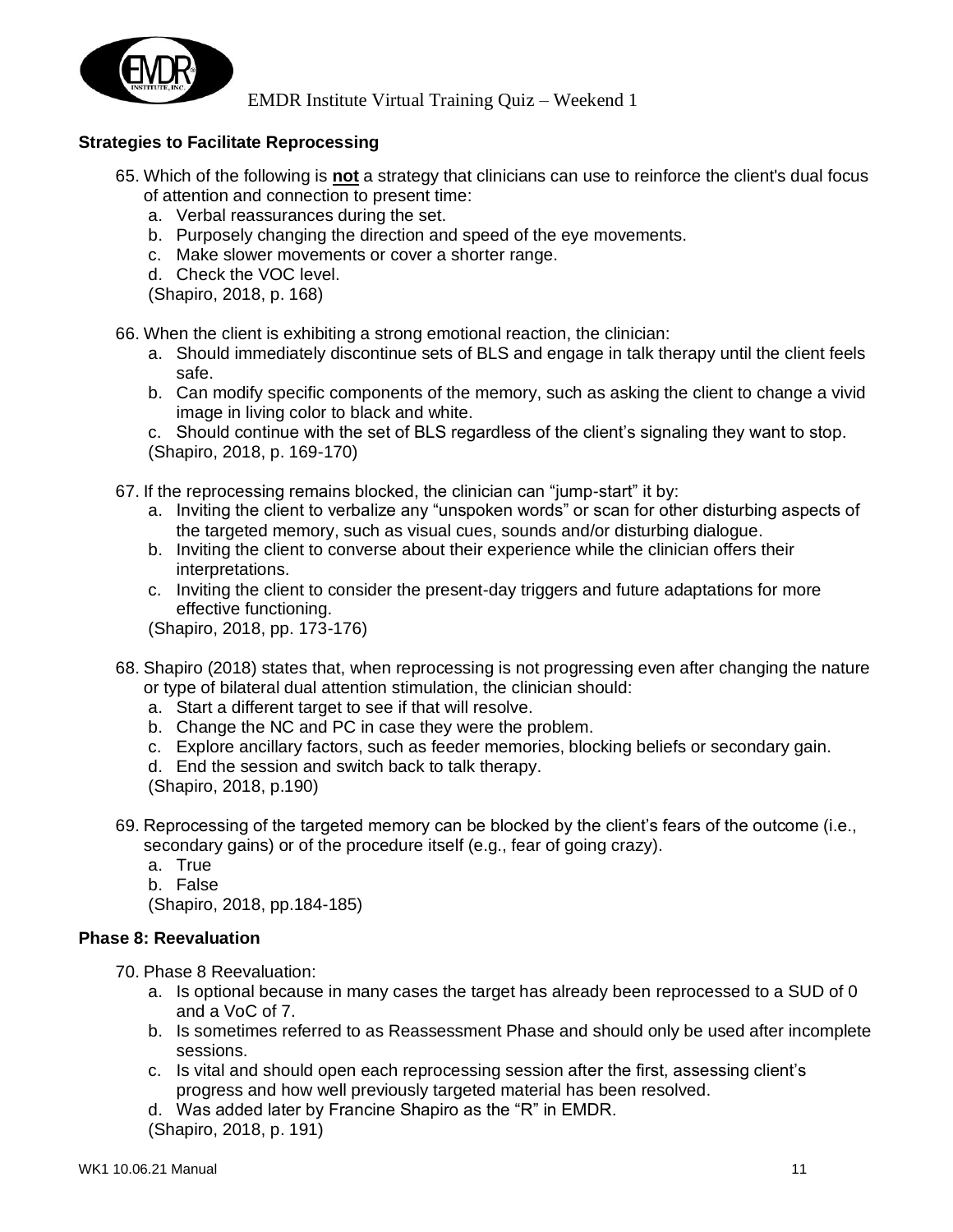

- 71. In Phase 8 **Reevaluation** when resuming an unfinished target memory, the clinician:
	- a. Reviews their notes and reminds the client where they left off in the previous reprocessing session.
	- b. Reminds the client of their negative and positive cognitions associated with the previously targeted memory.
	- c. Reminds the client of the previously targeted memory and assesses the image or worst part, emotions, SUD, and body sensations.

(Shapiro, 2018, pp. 71, 195)

#### **Present Triggers**

- 72. The \_\_\_\_\_\_\_\_\_ of the EMDR therapy protocol, known as \_\_\_\_\_\_\_\_\_\_\_\_\_ includes current people and situations that generate maladaptive reactions and may be activating another memory network not previously identified.
	- a. First prong, present triggers
	- b. Third prong, future template
	- c. Second prong, present triggers
	- (Shapiro, 2018, pp. 199-201; 217)
- 73. Current triggers that are still active due to second-order conditioning should not be targeted for reprocessing.
	- a. True
	- b. False

(Shapiro, 2018, p. 73)

#### **Future Template**

- 74. The future template optimizes the client's capacity to respond effectively in future situations, strengthens needed skills and behaviors, and
	- a. Disregards the existence of blocking beliefs, avoidance behaviors and fears
	- b. Uses the client's negative cognition to address the anticipatory anxiety
	- c. Prepares the client for challenging situations in the future
	- (Shapiro, 2018, pp. 206-207)
- 75. The positive/future template involves applying bilateral dual attention stimulation while a client runs through the sequence of a challenging past experience until there is no longer a disturbance associated with it.
	- a. True
	- b. False

(Shapiro, 2018, p. 206)

- 76. The clinician proceeds to the installation of the Future Template:
	- a. When the client's SUD level remains high
	- b. Following the resolution of distress associated with a present trigger
	- c. At the end of every reprocessing session

(Shapiro, 2018, p. 203)